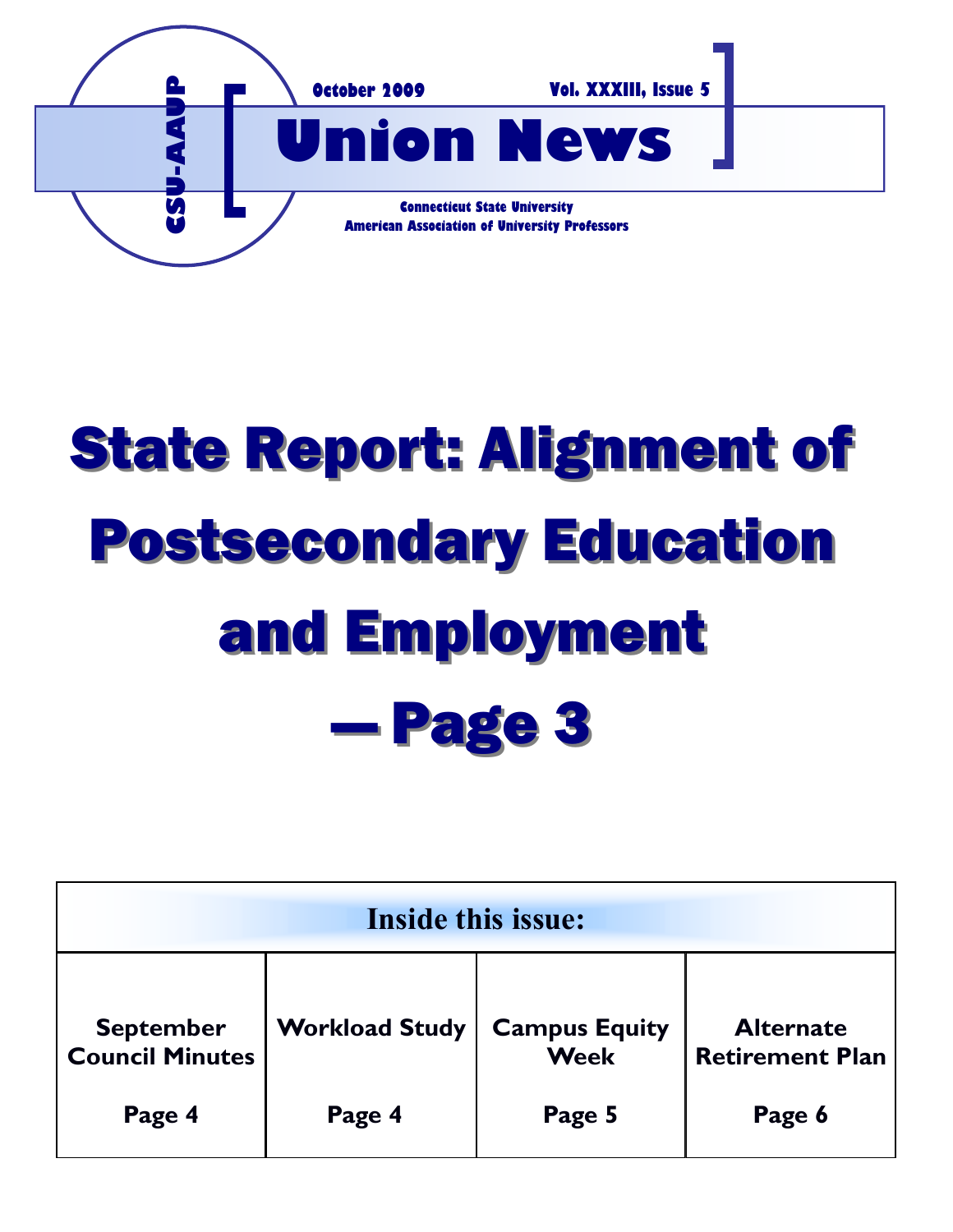#### **Dates to Remember**

**(Contract dates may be superseded by Senate guidelines)**

- **10/20:** DEC submits evaluations and appropriate recommendations to the Dean for 1st year renewal candidates (Jan. hires); 2nd year or later renewal candidates (Jan hires), penultimate year tenure candidates (Aug. hires) and all promotion candidates submit relevant materials for consideration to the DEC
- **10/23:** Dean submits recommendations for first year renewal candidates (Jan. hires)
- **10/28 & 10/29: Campus Equity Week Activities (see page 5 for details)**
- **10/30:** Professional assessment candidates submit relevant materials for consideration to DEC; DEC submits evaluations and appropriate recommendations to the Dean for penultimate year tenure candidates (January hires); and the Provost takes required action and informs first year renewal candidates (January hires)
- **11/13:** Dean submits recommendations for penultimate year tenure candidates (January hires); DEC submits evaluations and appropriate recommendations to the Dean for second year or later renewals (Jan. hires), penultimate tenure candidates (August hires), and promotion candidates

#### *Union News*

CSU-AAUP Central Connecticut State University Marcus White Hall, Rooms 305, 307 & 310 New Britain, CT 06050 Phone (860) 832-3790 Fax (860) 832-3794 Email: aaup@ccsu.edu Website: www.ccsu.edu/aaup/csu

> Editor: Ellen Benson Bensonell@ccsu.edu

#### **Liberty Mutual Insurance**

During September you should have received a mailing from Liberty Mutual Insurance Company. National AAUP has teamed up with Liberty Mutual, one of the top ten insurance providers in the nation, to offer you special discounts on Liberty Mutual's alreadycompetitive auto and home insurance rates. If you did not receive a mailing or have misplaced it, visit Liberty Mutual's Web site at http://www.libertymutual.com/aaup for a noobligation quote or call (800) 524-9400 and mention client #9705.

#### **Academe**

As a CSU-AAUP member, you will receive Academe, the bimonthly magazine that analyzes higher education issues from faculty members' perspectives. The magazine begins with an incisive round-up of news affecting professors. Feature articles examine tenure, affirmative action, part-time faculty appointments, distance education, intellectual property, and other timely academic issues. Investigative reports on violations of academic freedom and tenure are regular components. Columns cover legal trends, legislative developments, and new scholarly books.

#### **Adjunct Advocate**

The Adjunct Advocate is a bimonthly magazine that features articles pertaining to part-time faculty. To read the magazine online at www.adjunctnation.com, please contact your local AAUP office for the username and password.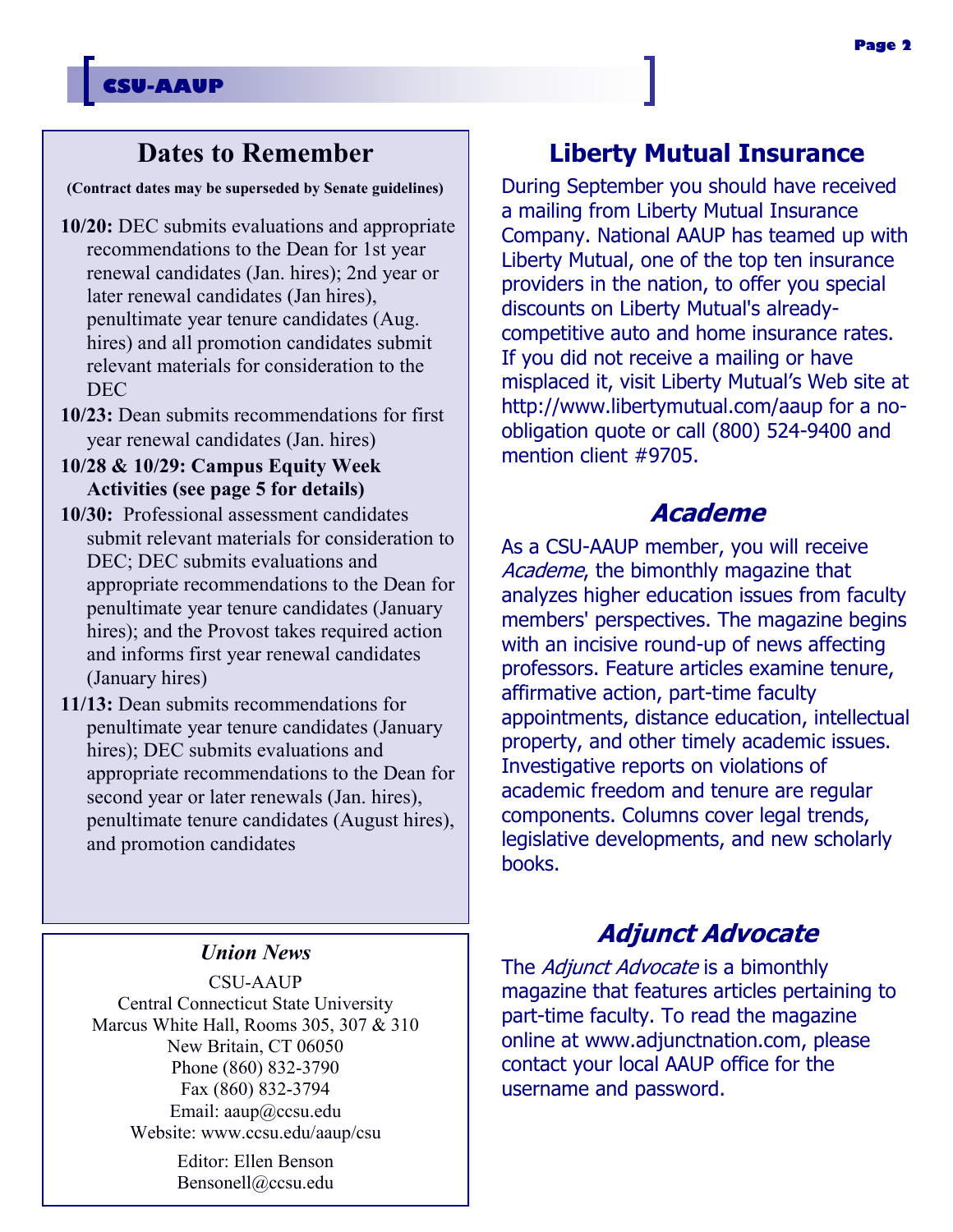# **State Report: Alignment of Postsecondary Education and Employment**

According to the study overview performed by the Legislative Program Review and Investigations Committee, "numerous reports have identified an increasing gap in how well Connecticut prepares its workforce for the demands of current and near-future employment. The focus of the study [was] to determine whether a formal alignment mechanism exists in Connecticut to match the production of skilled graduates from the state's higher education institutions...with the current and projected workforce needs of the state's employers." This study was approved in April 2009 and the results were released this month.

In assessing the current and near future workforce supply in Connecticut, the study noted that:

- Less than 5% of Connecticut's workforce is employed in key areas for the new global economy (math, computer, architecture, and engineering).
- Connecticut awards more bachelor's degrees  $\bullet$ than national trends but has had a decrease of 14% in awarding associate's degrees between FY01-06.
- Over 90% of native college graduates remain in  $\bullet$ state for at least a year after graduation, but it is estimated that only 20% of those who migrated to New England to attend college stay to live and work.

In assessing the employer demand, the key findings were that:

- 74% of jobs in demand do not require any  $\bullet$ postsecondary education.
- Of those that do require postsecondary  $\bullet$ education, the demand is greatest in the fields of healthcare, computer/math/science, business/ financial, management, and community/social services.

The study examined whether the supply of college graduates aligned with the demand for employees in certain fields and found that:

There is an undersupply of college graduates in the fields of industrial engineering and special education.

• There is an oversupply of college graduates to meet the demand for licensed practical nurses, lawyers, and elementary school teachers.

In assessing how to link the postsecondary education system to employer need, the report notes that "the current state organizational structure to facilitate the coordination of postsecondary education with workforce development issues involves a myriad of agencies, boards, higher education institutions, offices, councils, and commissions. Some have overlapping responsibilities, but **there is no single entity with authority to implement across-the-board strategies, policies, or programs.**" In noting possible barriers to linking postsecondary education and employer need, this point is emphasized again: "**Connecticut's system for public higher education is very** *decentralized***. Consequently, decisions are often made from the bottom up at the individual college or constituent unit level—rather than in a centralized manner that makes strategies uniform across all colleges."**

While no specific proposals were made to centralize higher education, Chancellor Carter argues against it in his testimony, noting that each university has a distinct mission and it would be difficult for one body such as the Board of Governors to have direct oversight responsibility of each institution. Chancellor Carter states that "in 1991 the General Assembly recognized this diversity and increased the flexibility of the constituent units of higher education by giving them and their Boards increased authority in areas including filling positions, paying bills, and purchasing and leasing equipment. It eliminates the authority of the Board of Governors of Higher Education to approve tuition rates and certain plans, expenditures, and leases of the constituent units, conferring such authority instead on each constituent unit's Board of Trustees. This approach has been effective."

The full report can be viewed at http:// www.cga.ct.gov/pri/2009.asp.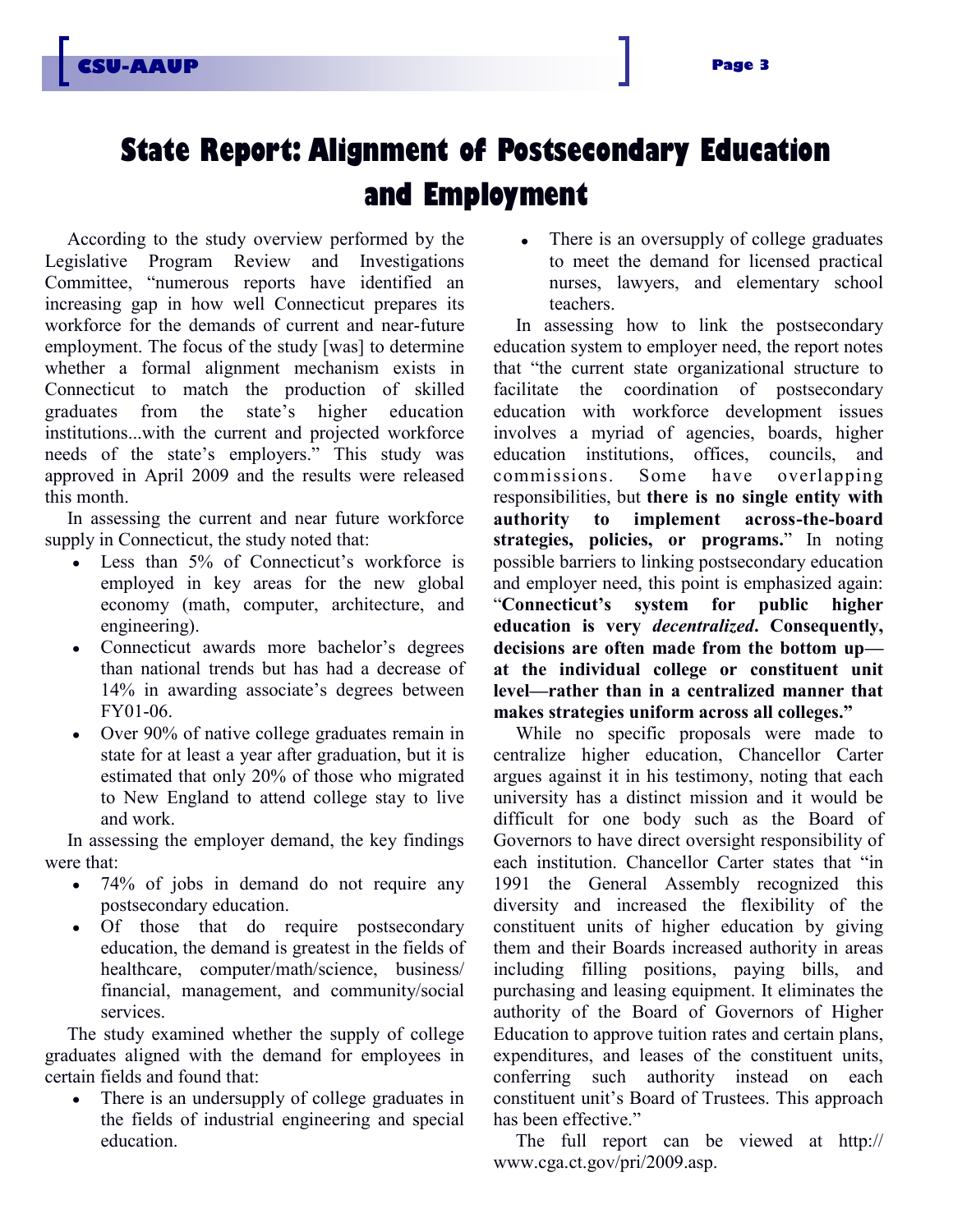# **September Council Meeting Workload Study Update**

At its September 17 meeting, the CSU-AAUP Council:

- Approved the Treasurer's proposed budget for 2009-2010
- Voted to send up to 25 people to the 28th Annual Connecticut Lobbying Conference to be held in Hartford on Tuesday, October 20
- Approved supporting the Connecticut Women's Education and Legal Fun Annual Awards Dinner
- Heard a report from Betty Gallo on the state budget
- Discussed the actions that CSU-AAUP and SEBAC took over the summer on behalf of concerns of members in the Alternate Retirement Plan, as approved by the Council at its May meeting
- Voted to not allow an extension of a special appointment by one semester at CCSU
- Discussed two grievances at ECSU, one of which is going to outside arbitration
- Approved paying CSU-AAUP dues for one semester for any member called to active duty in the U.S. armed forces
- Announced that CSU-AAUP would be holding Campus Equity Week events on October 28 and 29 at CCSU
- Discussed the workload study and asked for Council members to review interview protocols

Researchers from the New England Resource Center for Higher Education (NERCHE) will be on each CSU campus for two days during the month of October to interview full and part-time faculty. If you are contacted by NERCHE to be interviewed, we urge you to participate.

In addition, NERCHE has developed a supplemental faculty survey in response to some issues and questions that were raised following the distribution of the survey last spring. In particular, this survey allows faculty members to report their faculty load credits (FLCs) for instructional and non-instructional activities as designated by the CSU-AAUP/BOT Collective Bargaining Agreement. The survey also contains reconfigured categories for reporting the allocation of time during an average week. Some of the new categories were developed in response to faculty comments on the previous survey, including a separate, stand-alone category for reporting the amount of time devoted to grading students' papers/ projects.

In addition, it includes an item in which faculty members can describe additional periodic activities that may not be captured within an "average" work week, such as assessing capstone projects and comprehensive exams, recruiting and interviewing prospective students, and accreditation work. Again, this idea was suggested by faculty comments on the previous survey. Finally, some comments on the previous survey indicated that faculty wanted to be able to report the amount of time that they spend over the summer preparing for classes for the next academic year, working on their research, or continuing to supervise and/or advise students.

The supplemental survey will be distributed in October. Please make every effort to respond to the survey. It may have an important impact on your future working conditions.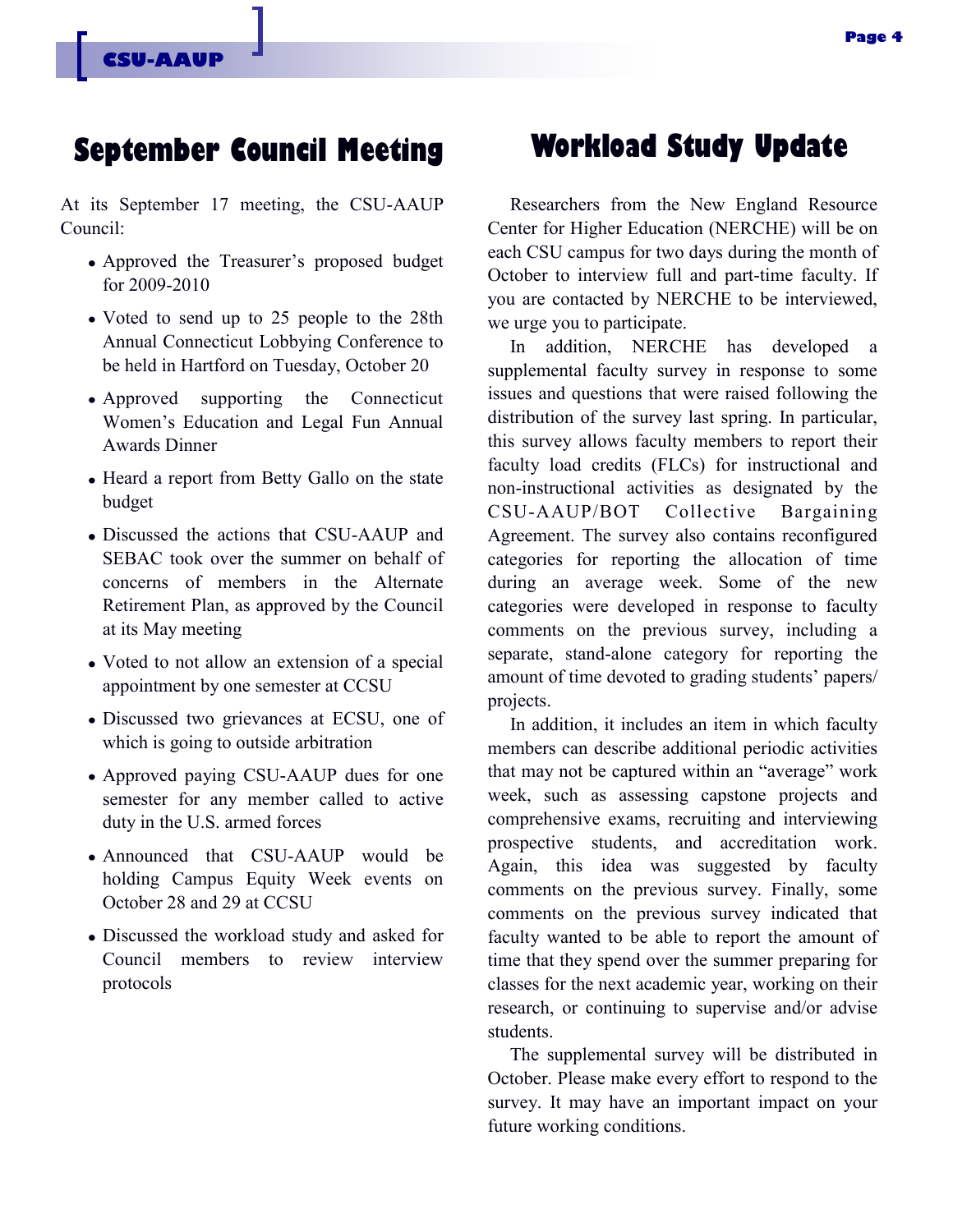## **Campus Equity Week**

Campus Equity Week (CEW) is designed to "raise awareness and educate our campus communities, the public and policymakers about the broad negative impacts of contingent academic employment practices." Since Campus Equity Week (CEW) was first organized in 2001, CSU-AAUP and its individual campus chapters have sponsored a variety of activities and events to raise awareness of the problems and working conditions facing parttime faculty in academia.

**CSU-AAUP**

Peter D.G. Brown will be delivering the keynote address at a dinner event celebrating Campus Equity Week at CCSU on October 28, open to all CSU-AAUP members. Dr. Brown is a distinguished service professor of German at SUNY New Paltz. He is an Executive Board member of the United University Professions (UUP), convener of the Adjunct Faculty Association (AFA) at SUNY New Paltz, and a member of the Steering Committee for the Coalition for Contingent Faculty.

Dr. Brown is also one of the founding members of the New Faculty Majority: The National Coalition for Adjunct and Contingent Equity (NFM). The NFM is a new, independent national organization for adjunct and contingent faculty in all disciplines and at any public or private university, college or community college in the US. The organization describes its mission statement as "dedicated to achieving professional equity and advancing academic freedom for all adjunct and contingent faculty in American colleges and universities through advocacy, education and litigation. NFM seeks the greatest possible degree of economic justice and academic freedom for all faculty and is committed to creating equitable, stable, nonexploitative academic environments that improve the quality of American higher education."

**Dr. Brown's keynote address will present his views on higher education's increasing reliance on part-time and contingent faculty. The forum will take place on Wednesday, October 28 from 6:00-9:00pm at Central Connecticut State University in the Connecticut Room of Memorial Hall. Dr. Brown will also present a workshop "The Equity for Adjuncts Movement" on**  **Thursday, October 29 from 10:00-11:00am in the Marcus White Living Room at CCSU. To register for either event, please contact Michelle Malinowski a t ( 8 6 0 ) 8 3 2 - 3 7 9 0 o r b y e m a i l malinowskim@ccsu.edu.** 

Campus Equity Week occurs biennially, and National AAUP is a cosponsor of the international event.

## **CA Walkout a Huge Success**

#### *Reprinted from www.aaup.org*

Bravo to the thousands of students, staff, and faculty who organized and came out on September 24 to express their collective outrage at the institutional, system, and state abandonment of public higher education in California. Several thousand members of the UC community attended walkout rallies on UC campuses, including more than 5,000 at all-day rallies at Berkeley. The coalition work in preparation for this collective action paid big dividends as students advocated restoring funding for all of California public higher education; lower-paid employees explained the devastating effects of salary cuts on their families; students and faculty decried the exorbitant tuition increases that undermine UC diversity; and all (including AAUP chapter leaders) lamented the threat to UC's research and educational mission resulting from the slashing of \$800 million in state support. Key support was provided by the University Professional and Technical Employees (UPTE, which represents health care professionals, staff professionals, and research and technical employees).

Demonstrators expressed their hope that the next generation will see a revival of the educational promise California made a generation ago through the Master Plan for Higher Education. And September 24 was just the beginning as more protests and educational forums are already being planned for coming months. "The future strength of higher education depends on faculty, as well as students and staff, taking the lead in charting the academy's course," says AAUP general secretary Gary Rhoades.